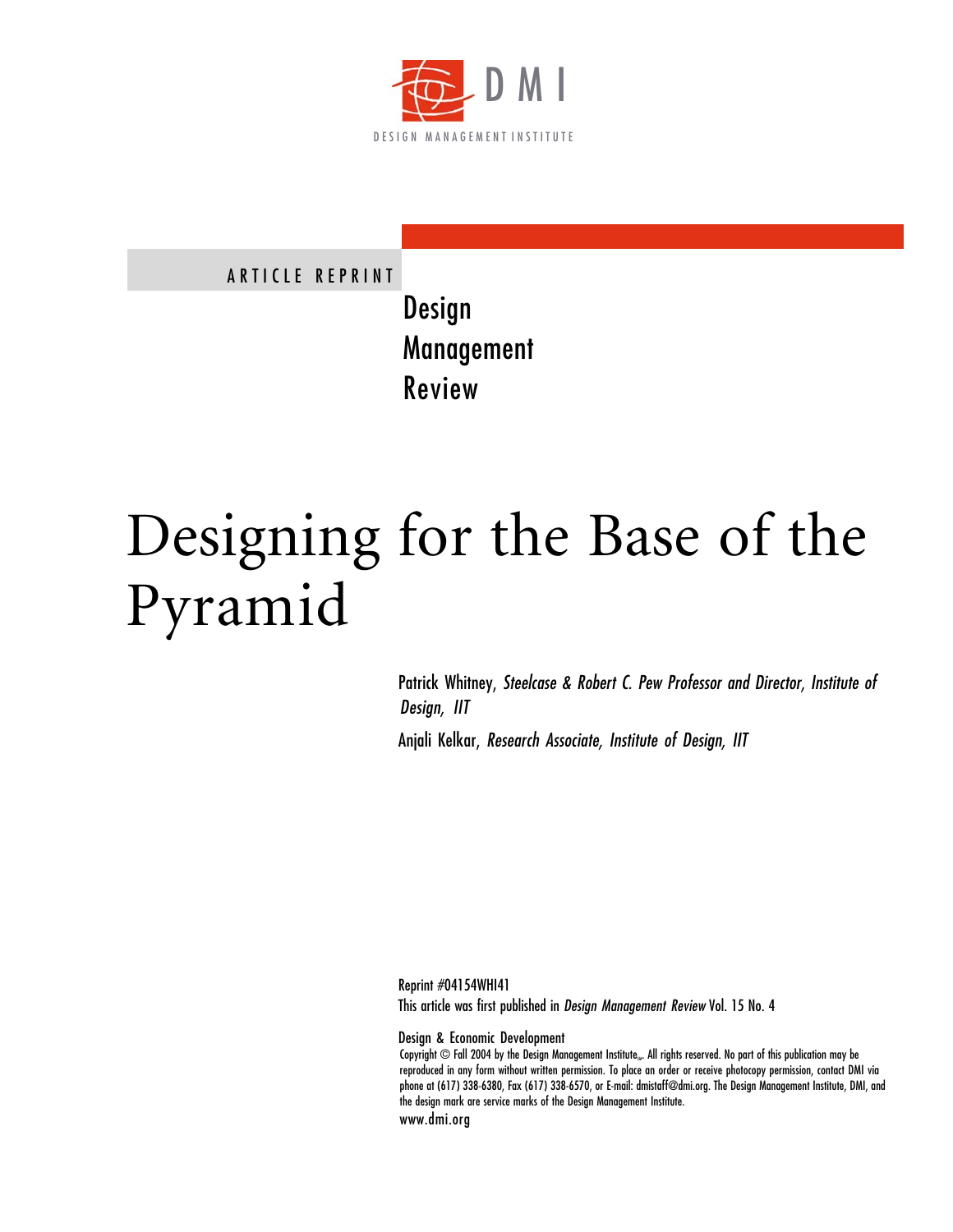# Designing for the Base of the Pyramid

*by Patrick Whitney and Anjali Kelkar*

*For companies in the developed world, design, if not the norm, is at least an option for enhancing business strategies. Going beyond these traditional venues, Patrick Whitney and Anjali Kelkar boldly explore the contributions design can make to businesses in developing coun-*



Dharavi is Asia's largest slum, with more than 70,000 slum dwellings occupying about 0.671 square miles of land. Image courtesy Times of India, Times News Network, Jan. 22, 2004.

*tries, specifically businesses in the slums of India. Their findings convey design's universal value and offer a beacon of hope in an otherwise grim reality.*

In the January 2002 issue of *Strategy+Business*, C. K. Prahalad and Stuart Hart made a powerful case for companies to recognize the existence of a huge untapped customer base in the world's poor areas, where people make less than \$2 a day. In September of the same year, in the *Harvard Business Review*, Prahalad and Allen Hammond reiterated the concept.<sup>1</sup> Poor people are not averse to buying products that can change their lives dramatically. The low-cost, high-value, well-distributed and indigenously produced Indian detergent Nirma, introduced in the 1990s to poor consumers, is a case in point; today, Nirma accounts for 34 percent of the volume share in the detergent market.<sup>2</sup>

At the Institute of Design, we are extending this idea by focusing specifi-



Patrick Whitney, Steelcase & Robert C. Pew Professor and Director, Institute of Design, IIT



Anjali Kelkar, Research Associate, Institute of Design, IIT

cally on wealth creation in urban slums in the developing world. The goal is to make the local economies more sustainable, encourage the growth of small businesses, and in the long term to help transition residents toward improved living conditions. At all phases, our approach is to develop solutions that harness the entrepreneurial spirit of local citizens and the financial development alone.

The design for the base of the pyramid project was initiated by Sam Pitroda, who is currently a telecom entrepreneur and advisor to the government of India. In 1987, he became chief technology advisor

**<sup>1.</sup>** C.K. Prahalad and Stuart Hart, "Fortune at the Bottom of the Pyramid," *Strategy & Business*, no. 26, 2002; C.K. Prahalad and Allen Hammond, "Serving the World's Poor, Profitably," *Harvard Business Review*, Sept. 2002.

**<sup>2.</sup>** *The Economic Times*, Times News Network, India, December 29, 2003.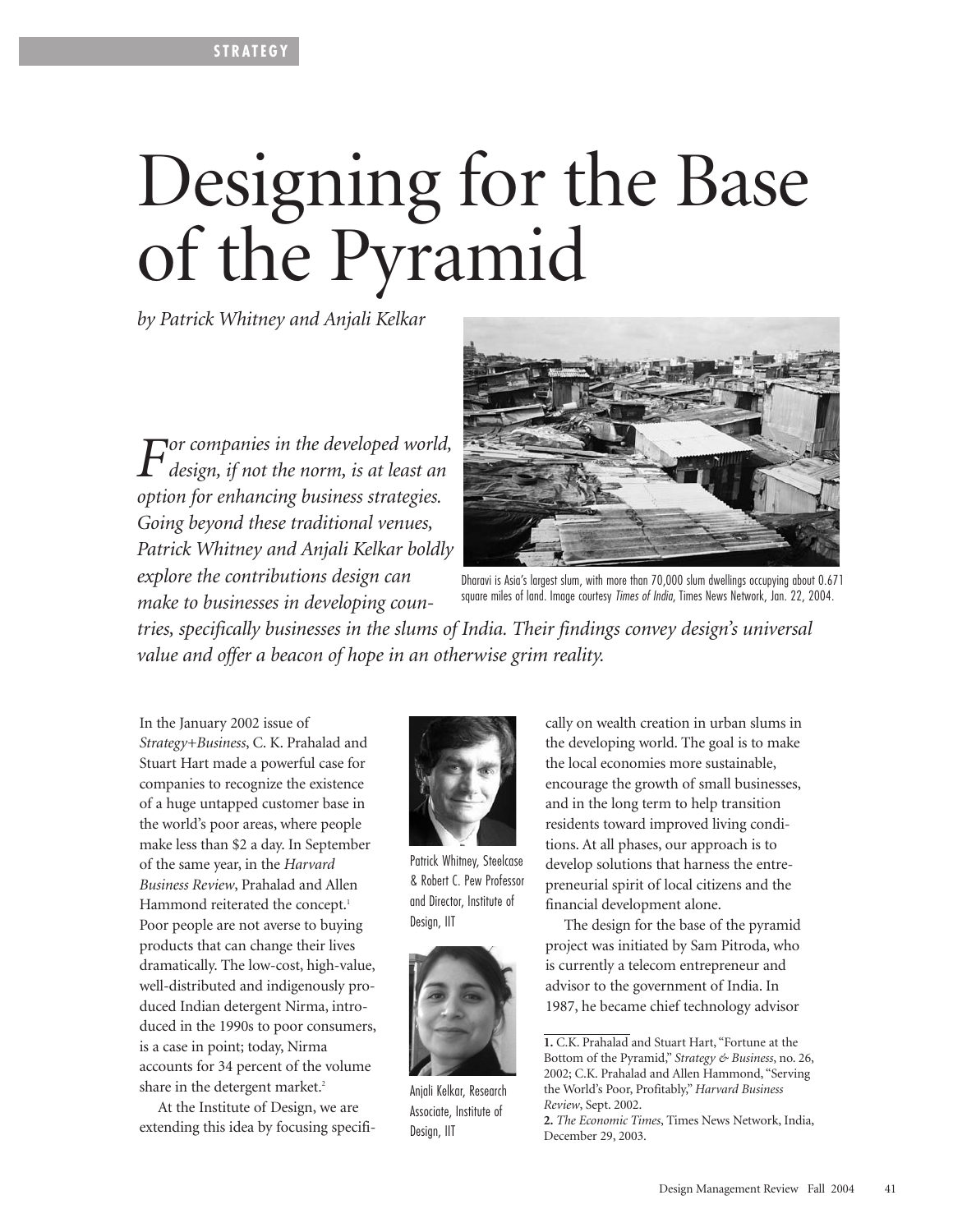

Slum Dwelling: Exterior—Lack of space within the house leads residents to use all available space outside for storage, leaving little room for pathways.

to the Prime Minister of India. A few years later, as the chairman of India's Telecom Commission, he was responsible for all aspects of telecommunications development in the country. Beginning in the late 1980s, Pitroda's vision and technology helped to provide phone access to a billion Indians, and in revolutionizing the state of telecom in India, he also created a model for other developing nations. Pitroda, familiar with Institute of Design methods that are normally applied to corporate problems at the top of the pyramid, invited us to apply them to urban slums.

Our initial focus was to develop ways to improve housing. This made sense because slum dwellings are terrible and the most obvious way of improving daily life is to make their homes better.



Slum dwelling: Interior—This is a laundry entrepreneur's house; it operates as a residence for his family, as well as his workspace. During the day, kitchen items are cleared and moved to the ground near the ironing table and the rest of the space becomes a receptacle for piles of ironed and unironed clothes.

#### **Research Framework**

A slum household is defined by UN-Habitat as a group of individuals living under the same roof who lack one or more of the following: security of tenure, structural quality and durability of dwellings, access to safe water, access to sanitation facilities, or sufficient living area. To get a broad framework for understanding slums, as well as to understand the overall scope of opportunity, we initiated both secondary and primary research. Our secondary research focused on existing worldwide initiatives sponsored by

international organizations and corporate philanthropy, and on local NGOs working in India and other developing countries.

We then conducted primary ethnographic research in slums in three cities of India—Mumbai, Ahmedabad, and Baroda. To ensure a consistent content format, we used a modified version of the POEMS framework, which we discuss further. We also used a user-experience framework that helps analyze physical, cognitive, social, and cultural aspects of daily life in these households. This research was "remote," in



Pappadum maker. This woman works from 7 am to 4 pm daily, rolling out about 30 pounds of flour to make pappadums. These are placed in the basket by her side to dry as she rolls them out. At the end of the day she will sell them to a pappadum wholesaler. This is as much as she can physically produce each day, and she is without the financial means to diversify or grow her business.

that it was planned and managed from Chicago and conducted by local teams we hired on the ground in India. We prepared research packages that were couriered to the teams in the three Indian cities. These included disposable cameras and notebooks to be used with the research framework we call POEMS.

POEMS (people, objects, environments, messages, and services) was developed at the Institute of Design to help document how people interact with the designed world.3 This framework helped provide our researchers with parameters within which information was to be

**<sup>3.</sup>** Vijay Kumar and Patrick Whitney, "Faster, Cheaper, Deeper User Research," *Design Management Review*, Spring 2003.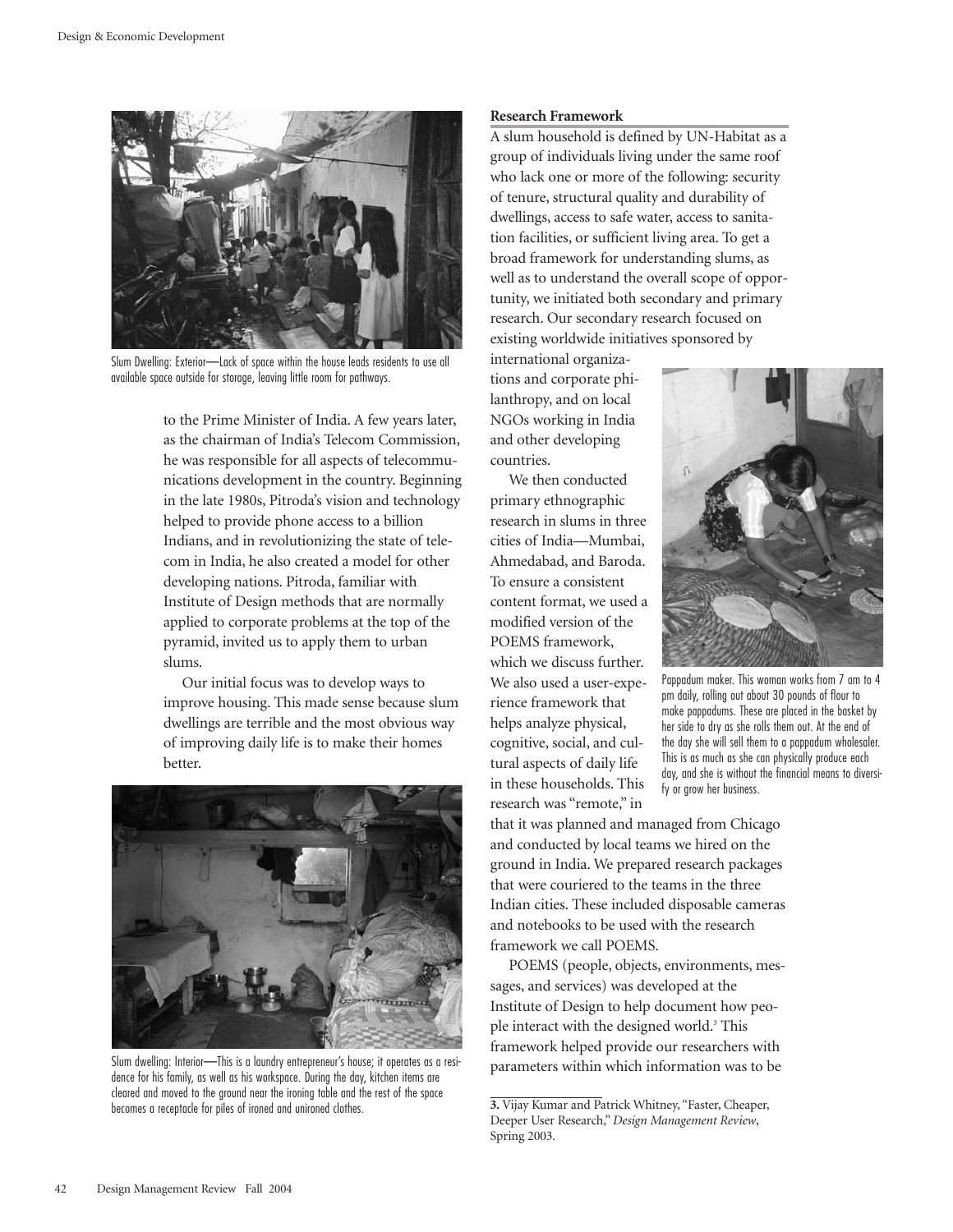

This man has been a shoe repairman for more than 25 years. But because he forms part of the "invisible" business force, he works wherever he can find space—in this case, under a tree by a sidewalk. This is not a fixed place of work, since he is periodically evicted by the municipal authorities and so must often move from location to location. His profits are based on the quality of the location he can find on a daily basis and not on customer loyalty, because his customers often can't find him more than once.

gathered. Depending upon the situation, we used different types of observers, including an architecture student, social workers, and MBA students. The use of common frameworks enabled us to compare the findings from this diverse group of people.

As observations helped us to identify patterns around the daily life of slum dwellers, it became apparent that while our initial goal of fixing



Slum dwellers line buckets, utensils, and other assorted water containers at a community tap and wait their turn to fill water. This process often starts as early as 4 am and can go on for up to three hours. Often children miss school because they have to stand in line for hours, while their parents leave for jobs in the city.

housing was still a prime issue, it could not be targeted independently because it was inextricably connected to issues of water quality and access, sanitation, finance, healthcare, and related problems of employment, communication, education, and so on. It was clear that if any solution were to be effective, viable, and sustainable, it must

have a systemic approach. Furthermore, while our research indicated enormous amounts of entrepreneurial business activity, interviews with residents taught us that these businesses were incapable of growing further or diversifying. The reasons for this are complex, but worth discussing.

Slums grow due to a constant influx of poor migrants, generally arriving from rural areas, who come to the city seeking employment and better living standards. Slums are most often located near areas of primary activity, as this is where migrants are most likely to find work.

Slums are almost always illegal dwellings that grow over the years to form cities within themselves. They are hubs of activity where, on an average day, one can see a range of entrepreneurial activities taking place, including seasonal, transient, and mobile businesses, large and smallscale industries, and services such as domestic, manual, or construction labor. The pictures in this article describe some of the people we interviewed through our user research who form part of India's large informal economy.

Despite this seemingly thriving economy, slum dwellers continue to live in abject poverty. The main reason is that 92 percent of workers in India represent the "informal economy," in which financial transactions are cash-based and undocumented.<sup>4</sup> Since there are no records of these transactions, the informal economy remains largely invisible and unregulated. As unrecognized members of society, slum dwellers have no security of earnings or means to build collateral. Lack of access to credit creates a huge obstacle to their chances of planning for the future. Therefore even earlier migrants, despite having moved to the city years before and



This man is a sculptor whose work involves carving intricate floral patterns on marble slabs. The fine marble dust that forms a cloud around him settles in the lungs over time causing microscopic perforations, which bleed and make the worker susceptible to a host of infectious diseases. Since he is paid daily and not on contract, and the cost of labor in India is so low, his services are expendable. He is not compensated by the company he works for, and he has no health insurance; typically workers with debilitating diseases continue to work their jobs, because they have no other way to survive.

**<sup>4.</sup>** National Sample Survey (NSS), India, 1999-2000.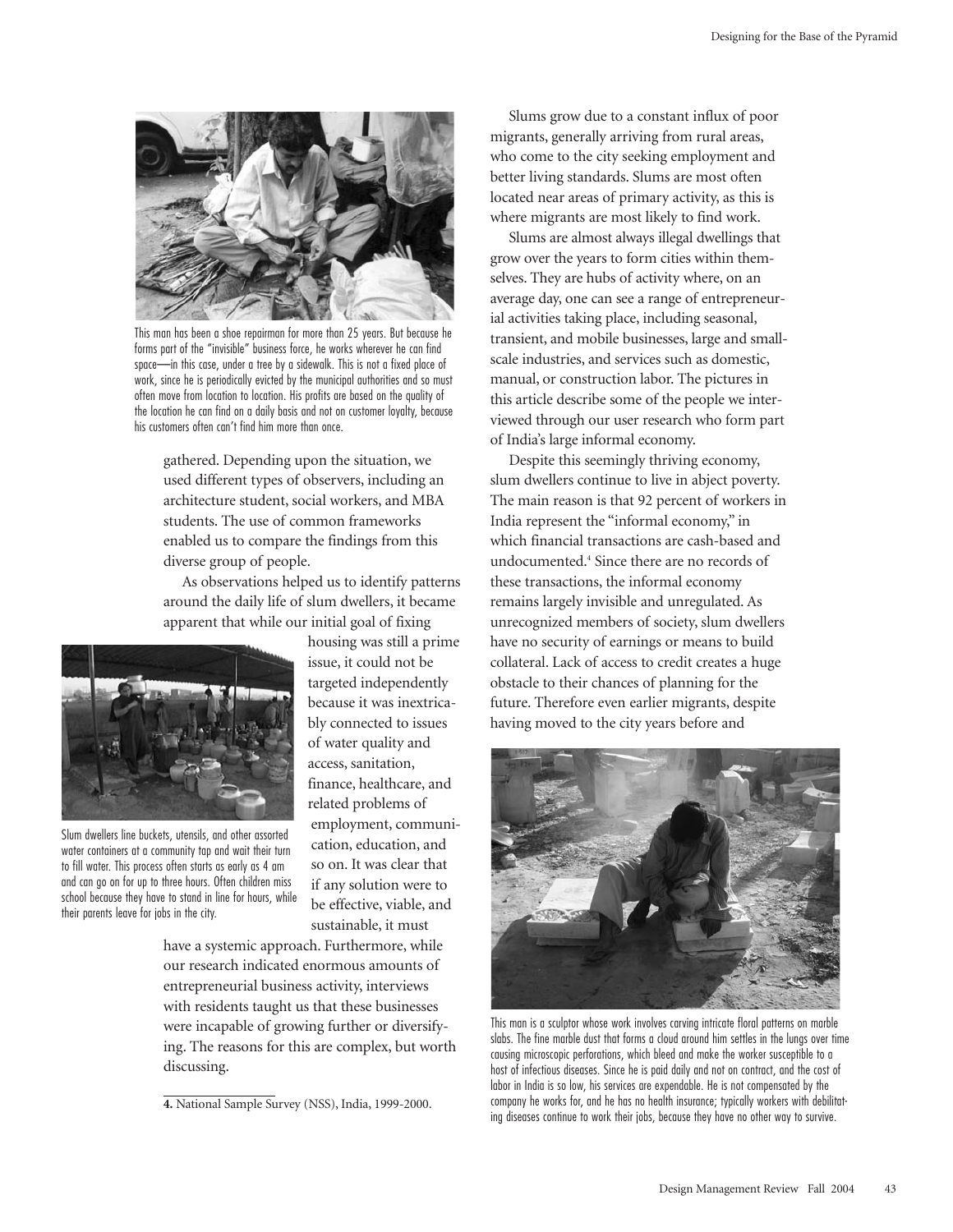increased their income, continue to live in deplorable conditions. They don't own their homes, and this exacerbates transient living and lowers living standards. While slum redevelopment initiatives are constantly being introduced, very little addresses the issue of new migrants that flood the city daily and squat illegally wherever they find space. Not addressing this problem drains government budgets, increases

![](_page_4_Picture_2.jpeg)

Dhobhis are laundry men who collect soiled clothes from residents around the city. Clothes are stacked in bundles on a cart and wheeled long distances before arriving at the laundry facility. They are then washed through a step-by-step process in a variety of tubs—soak, rinse, wash, wring—and then starched and laid out to dry. Sunshine is ample but space is lacking; clothes are often left to dry on pavements, railings, and other roadside spaces. The clothes are then ironed and delivered back to the customer. Not only is the process time-consuming—customers usually get their clothes back within a week—it is not particularly profitable either. The price per clean article is so low that it barely covers the cost of detergent, and labor costs for pickup and delivery are not considered at all.

municipal expenditures, and puts pressure on a city's resources, while creating pockets of unvalued real estate.<sup>5</sup>

A problem this complex requires a systemsoriented approach, with interconnected solutions that address a multitude of problems at once. This kind of work has a long history at the Institute of Design. For more than three decades, through the work of Professor Charles Owen and others, teams of students and faculty have taken on large-scale problems. Topics have included the home of the future, space station design for NASA, harvesting energy and food from the ocean, improving healthcare, and improving public schools—all examples of

problems that cannot be addressed using standard design methods alone.

To address the problem of slums in India, we developed frameworks that helped link both design and business innovations to a social context.

To begin generating a system of concepts, we first identified high-level design criteria, such as access to credit, economic opportunities, and secure earnings. These were mapped to a list of needs for basic living standards, such as employment, safety, shelter, water, and so on to ensure that each of the design criteria addressed as many needs for basic living as possible.

As we've already pointed out, a problem this complex requires a systems-oriented approach, with interconnected solutions that address a multitude of problems at once. The concepts were then mapped to design criteria to ensure no concept existed independently but rather that each was intrinsic to the system as a whole. As a result, each concept addresses at least two or more of the listed criteria .

We will discuss two concepts to provide an example of how they work as a system.

#### **Mobile H2O**

One of the overwhelming problems in slums is access to fresh, clean water. Currently, water is paid for by slum dwellers and delivered to them at a central location in the slum area by water tankers. The other alternative is to walk the long distance to a public water source; these are usually outside the neighborhood. In either case, the water is untreated and from unreliable sources, such as ponds and lakes at the outskirts of the city. Hence it is often the chief cause for the spread of disease, epidemics, and chronic illnesses.

Mobile H2O would be a new business that could provide a reliable supply of fresh and clean water to slum homes. Water purification plants would seal their product into bags made from recycled plastic. Water trucks would deliver these daily to individual water delivery vendors on the outskirts of slum areas. (Slums usually have unnavigable dirt paths, and as a result the mode of transport varies from slum to slum, from handcarts to small motorized vehicles.)

**<sup>5.</sup>** Hernando de Soto, *The Mystery of Capital: Why Capitalism Triumphs in the West and Fails Everywhere Else* (New York: Basic Books, 2000).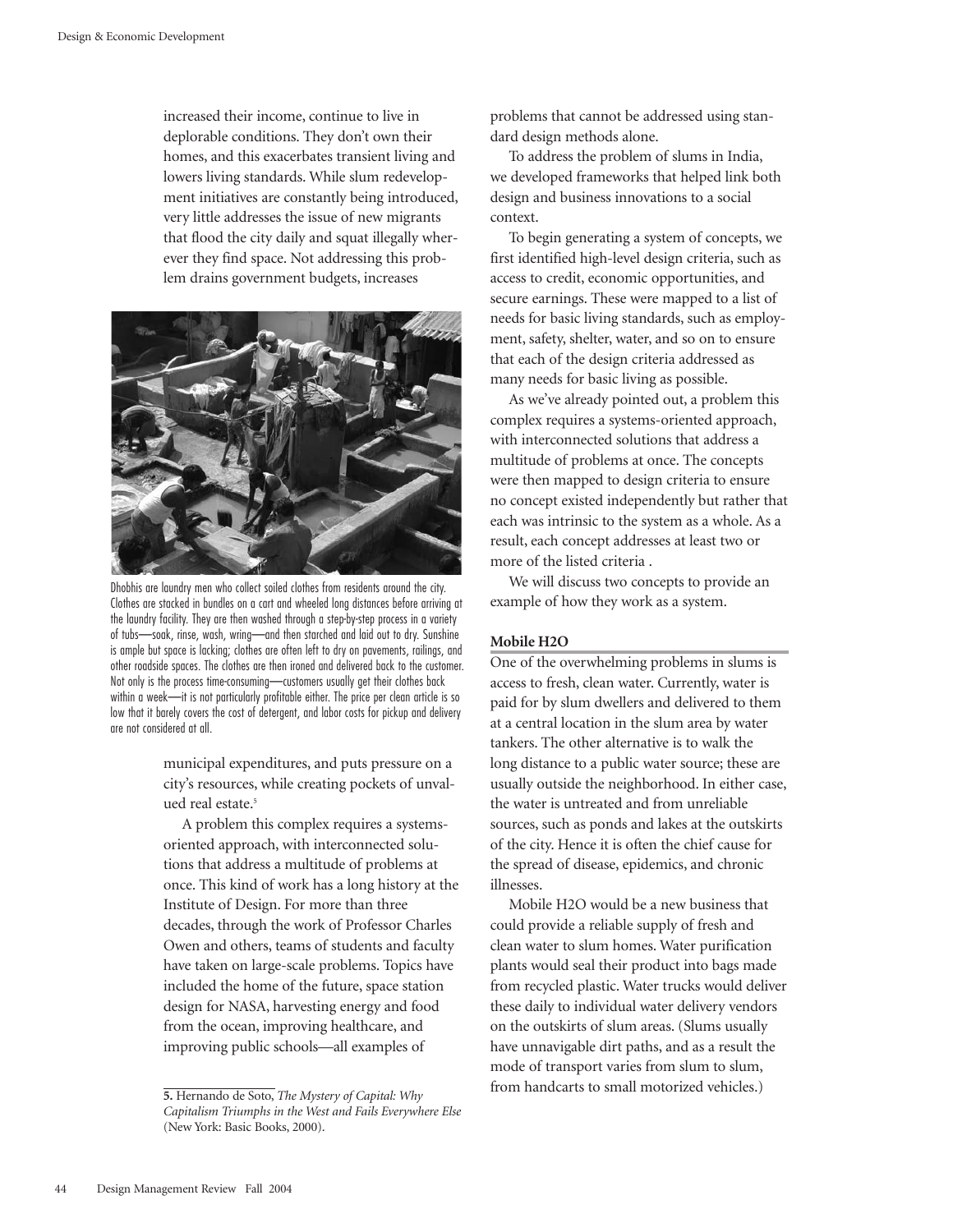![](_page_5_Figure_1.jpeg)

1. Meena pours water into a utensil to prepare breakfast, she is pleased because she doesn't have to boil water anymore.

#### **Mobile H2O: Scenario of Use**

![](_page_5_Picture_4.jpeg)

2. Half an hour later, the Mobile H2O water vendor is at her door with a fresh delivery of water.

![](_page_5_Figure_6.jpeg)

3. He takes the Mobile H2O subscription card from her and inserts into his PDA.

![](_page_5_Picture_8.jpeg)

4. Her subscription allots her five bags per day for six months.

![](_page_5_Picture_10.jpeg)

5. This helps document the transaction, as well as confirm she has paid for the delivery.

![](_page_5_Picture_12.jpeg)

6. He then hands her a fresh bag of water and takes the used bag from her. At the end of his deliveries, he will sell the used bags to a Mobile H2O used-bag collection agent.

Water vendors will each service a specific area and number of customers. Customers will be given a smart card and will receive water bags based on the type of subscription they bought. The water vendor will use a PDA to swipe the smart card and to document water delivery transactions. This will provide details about payment and delivery by removing the risk of cash transactions for both parties while reliably documenting each transaction and creating a record for the vendor, as well as the customer.

The goal would be to create an incentive for both parties to build a credit history, so that eventually a transaction record is built that addresses credibility issues regarding the users, as well as provide access to financial services.

Mobile H20 is actually based on a model of

mobile food vending. It would mean better distribution of safe and affordable drinking water, as well as an incentive for companies to invest in the concept and create new jobs, while simultaneously addressing issues of health, education, and economic sustainability. The subscriptionbased model would be facilitated by technology companies and service providers and would help address issues of transaction transparency, as well as reduce interference from middlemen.

As pointed out earlier, each of these concepts needed to address at least two design issues. Mobile H2O would directly target issues of health, transparency of transactions, and improved living, and it would indirectly address issues of access to credit, security of earnings, and creation of viable enterprises.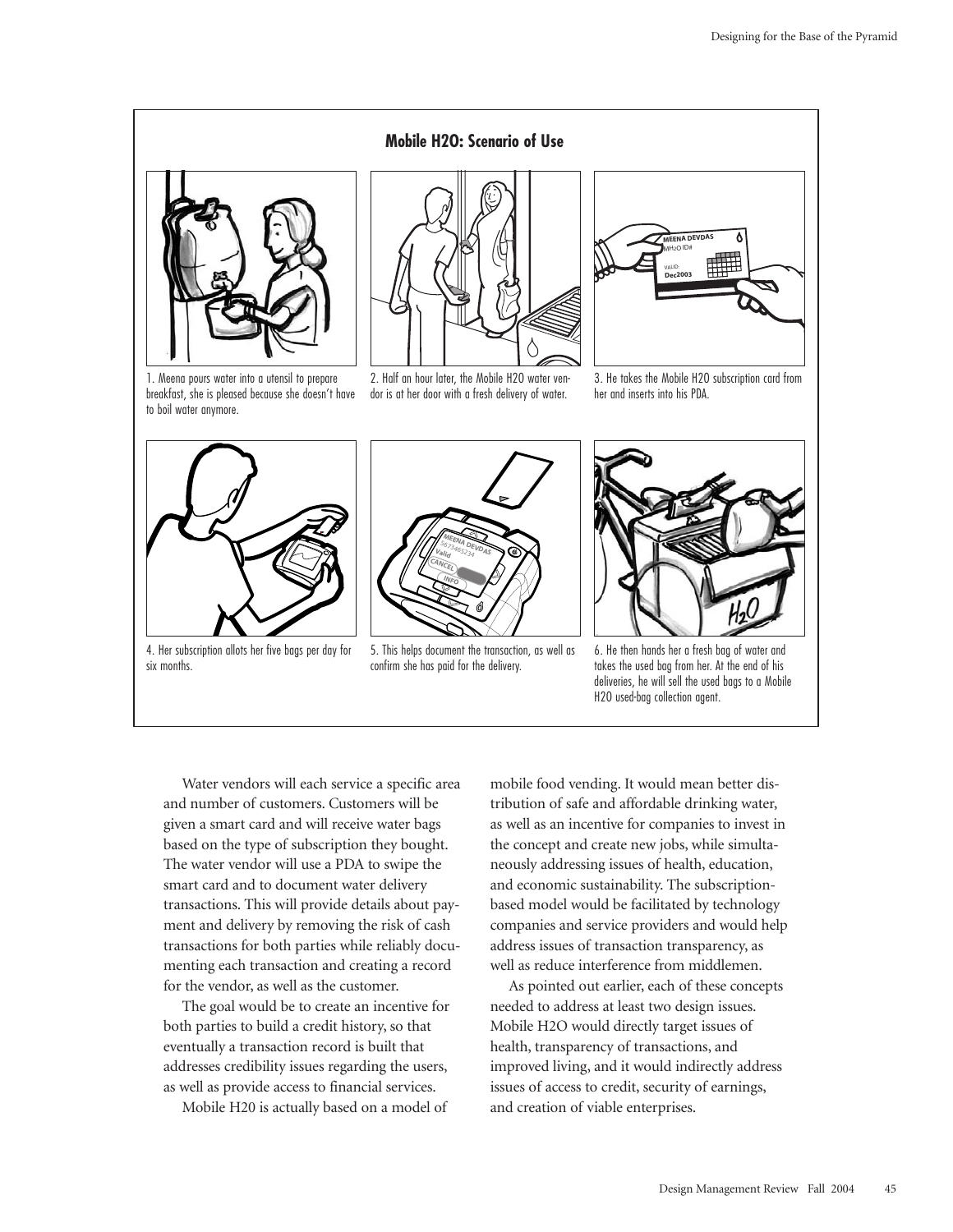#### **GuildNet**

Scores of urban poor continue to live in impoverished conditions because they have no access to financial services. The cash-based, informal economy further exacerbates this problem because of issues around the lack of transaction records and security of savings, which hinders professionalism and limits business growth.

GuildNet is a service facilitated by a bank that would encourage individuals in similar professions to form business alliances called GuildNet groups. GuildNet hopes to leverage existing cultural factors in South Asia that encourage working in groups. Some of the more successful recent initiatives in India have involved SHGs (self-help groups), which are composed of members of an area or village and work as a collective to better their opportunities for loans, credit, and other living needs.

Each GuildNet group would function as a small firm. A small percentage of the group's earnings will be saved in the group account; what remains would be transferred into individual worker accounts within the group. Group members will be able to view the group account but will not be able to make any transactions within it. The group account will be facilitated by the bank and could only be used for business purposes with the agreement of all group members. Expenditures and transactions for individual accounts would, of course, be at the discretion of the guild member and not accessible to anyone else. This would create an incentive for the accumulation of financial assets and also provide access to financial services.

GuildNet members will be given smart cards and shown how to operate their bank accounts. The wide availability of ATMs in urban areas allows them to access their accounts anytime and anywhere, and reduces the frequency of cash transactions while providing greater security for their earnings. It will also address issues of credibility for the workers and, as savings grow for the group, as well as the individual, provide collateral for making investments and taking loans for housing and other social needs.

GuildNet addresses financial issues and the creation of sustainable enterprises directly, while indirectly addressing issues of professionalism and the means to land ownership.

![](_page_6_Figure_8.jpeg)

1. Bhola Ram, a plumber, decides to join GuildNet. For a small sum of money, he can open a GuildNet bank account.

![](_page_6_Picture_10.jpeg)

4. Over the next few months, Bhola periodically checks his account balance using an ATM.

GUILANET ATM CH  $rac{1}{9679}$  $rac{889}{6}$  $77391$ 

**GuildNet: Scenario of Use**

2. He is given his bank card and shown how to access his account.

![](_page_6_Figure_14.jpeg)

5. Ten months later, he decides to send some money back to his parents in the village so that they can repair their house.

![](_page_6_Picture_16.jpeg)

3. A few days later, he is introduced to the GuildNet Plumber group. They begin to work together as a team of professionals.

![](_page_6_Picture_18.jpeg)

6. Bhola Ram is elated that his hard work has paid off, his savings have grown. Now he can help his parents, as well as plan for his own future.